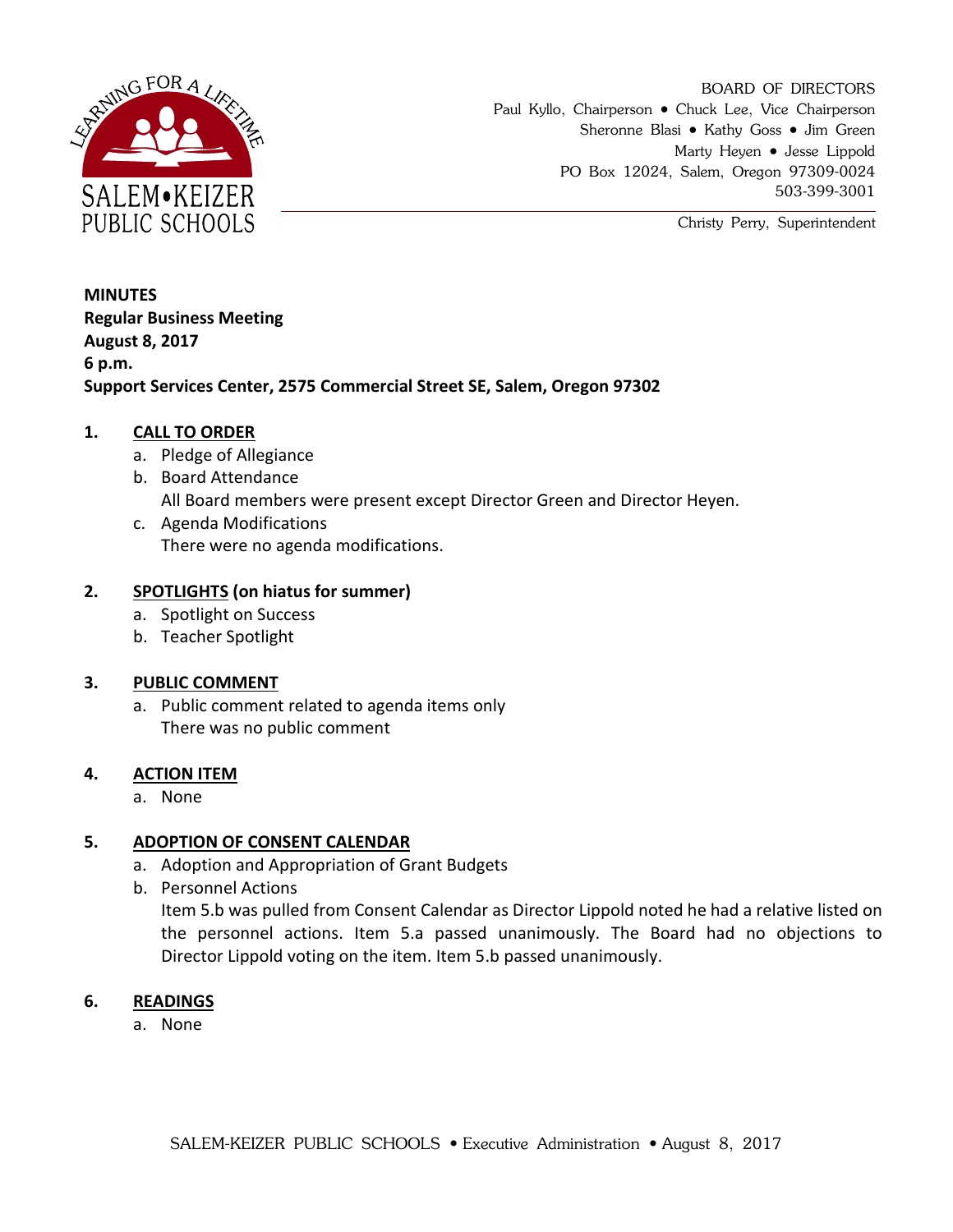## **7. REPORTS**

a. Monitoring Report EL-1: Global Executive Constraint

Superintendent Perry reported on EL-1, noting it has undergone major revision since the Board's work session last month. She noted a good way to keep the Board informed about executive limitations will be to provide ongoing updates.

b. Monitoring Report EL-2: Emergency Superintendent Succession

Superintendent Perry reported on EL-2, noting that she has designated Assistant Superintendent Kelly Carlisle to act on her behalf in her absence/emergency. She further noted the entire executive team executive helps in the operation of the district and in her absence it would be a team of people operating the district. She further noted that if the Board were to look at a replacement of the superintendent, it would be important to think about conflict of interest.

## c. Preschool/Head Start Report

Stephanie Whetzel presented an overview of the district's Preschool/Head Start Program. She reviewed the organizational chart and programs available. Stephanie invited parent and Salem-Keizer employee Adrianna Gabriel-Morales to talk about her experience in the program, which she described as positive and impactful.

### **8. INFORMATION**

a. Board Meeting Schedule: 2017-18

### **9. PUBLIC COMMENT**

- a. Public comment related to non-agenda items only
	- Kristi Negri of the Salem-Keizer NAACP commented on diversity in principal hiring.
	- Tom Sermak of the Salem-Keizer NAACP commented on diversity in principal hiring.

### **10. BOARD ACTIVITY REPORT**

Director Goss attended Summer Graduation. Chair Kyllo and Directors Lee and Blasi attended CTEC Open House.

### **11. SUPERINTENDENT'S REPORT**

Superintendent Perry reported 46 student receive their summer diploma, and five Roberts students completed their GEDs, for a total of 53 completers through our summer programs.

Superintendent Perry thanked the Coalition for working with some of our teachers in increasing their Spanish fluency. Reports are it was a fabulous first run in helping our local educators.

# **12. ADJOURNMENT** – 6:33 p.m.